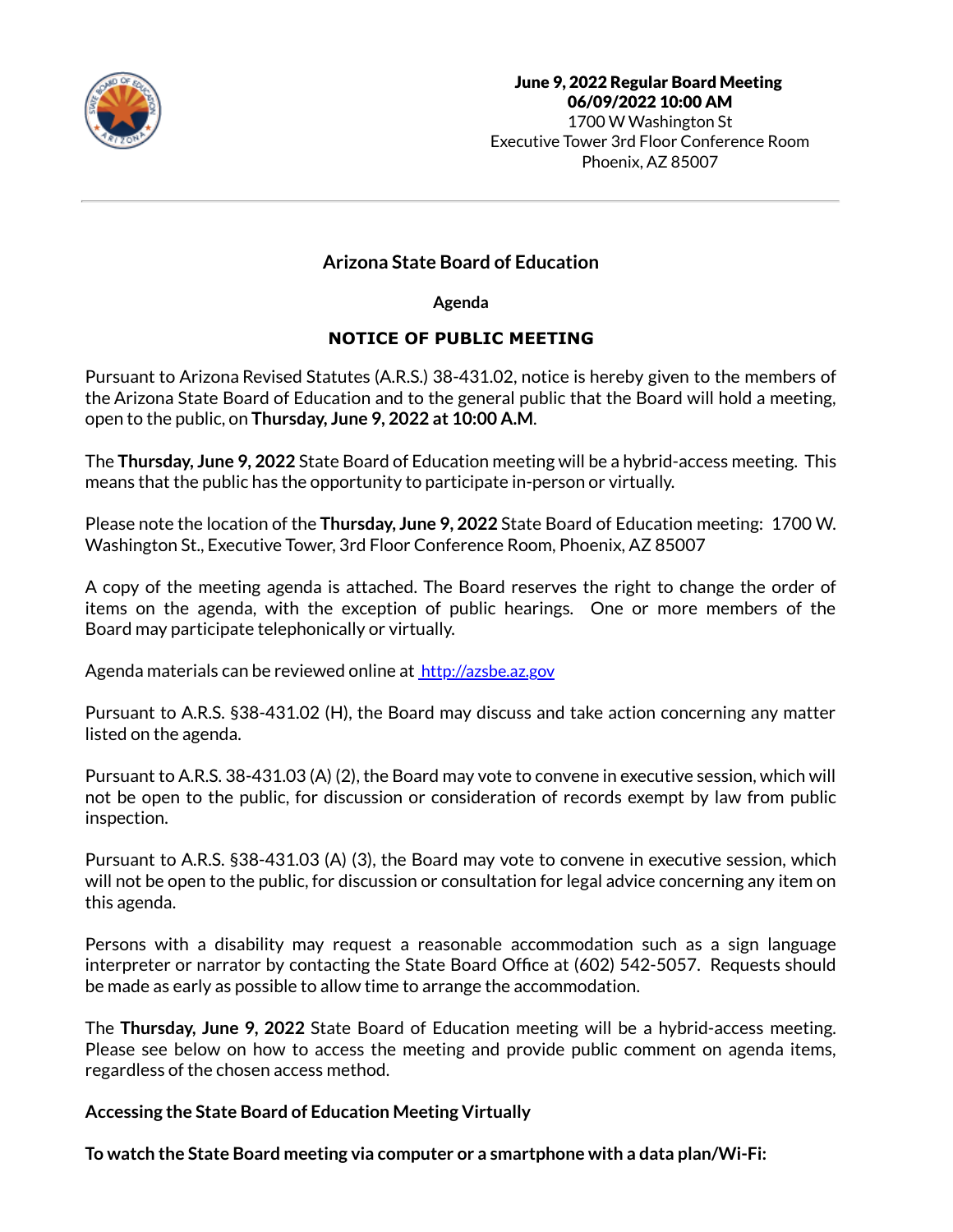- Open a web browser on your device (Safari, Google Chrome, Internet Explorer, Firefox)
- Visit azsbe.az.gov
- Upper right hand of the page, click on the YouTube icon
- A pop-up may open, stating you are leaving the official website, click "ok"
- When the meeting starts, you will see a "live" video. If you do not see this, and the meeting's start time has passed, you may need to hit the refresh button on your browser

Direct Link:<https://www.youtube.com/channel/UCsNwAaD9tyciKskyp0R2e5A>

If you do not have internet access to watch the meeting, please contact the Board's office at (602) 542-5057 and a staff member will assist you.

## **Procedure for Submitting a Public Comment (Please read through each option carefully):**

#### **Written Comment:**

Written comments for the meeting will be accepted by:

- **email [inbox@azsbe.az.gov](mailto:inbox@azsbe.az.gov)**
- fax to  $(602)$  542-3046
- USPS to 1700 W. Washington St., Executive Tower, Suite 300, Phoenix, Arizona 85007

#### **The deadline to submit a written comment will be Monday, June 6, 2022 at 12:00 PM.**

Written comments received after the deadline, including those that are mailed but not received by staff, will not be posted and will not be provided to members.

Written comments will not be read into the record, however, staff will post all written comments received by the deadline on the Board's agenda by **Monday, June 6, 2022 at 5:00 PM.**

#### **Virtual Verbal Comment:**

Individuals must register to submit a virtual verbal comment at the meeting.

Please use the link below to register.

#### **The deadline to register for a virtual verbal comment will be Monday, June 6, 2022 at 12:00 PM.**

By registering, you are submitting a request to speak form and Board staff will call on you to speak virtually during the appropriate public comment agenda item.

The name in which you register **MUST** match the name on the account when signing in to the meeting to speak. Prior to the meeting, you may need to download the Zoom application to your device and create an account to ensure name matching. Board staff will only call speakers once and then will move on to the next speaker. If you miss your turn, Board staff will attempt again at the end of the list. The order in which names are called will be in the order in which the registrations are received.

Individuals who register after the noon deadline on **Monday, June 6, 2022** will not be provided the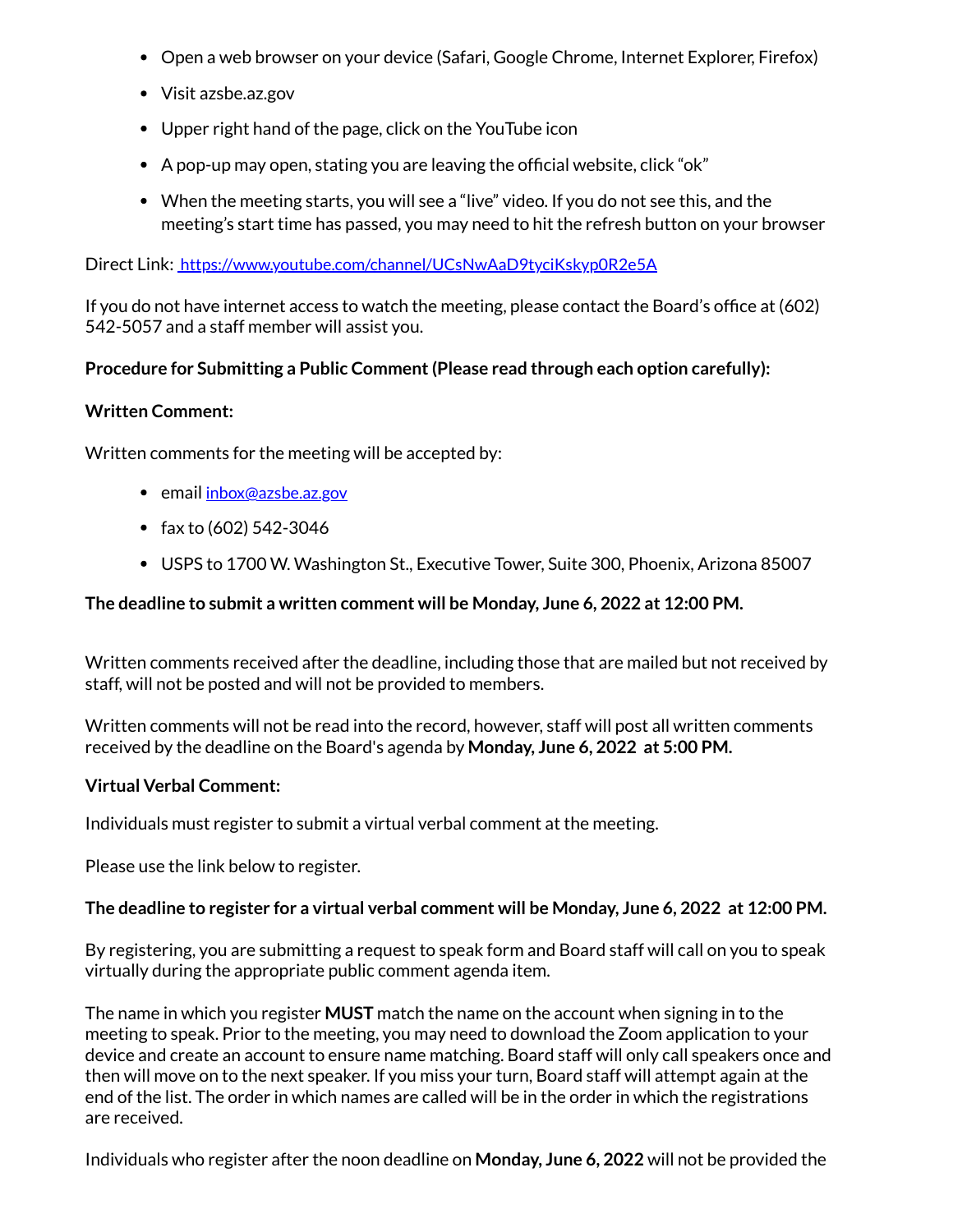opportunity to give virtual verbal public comment at the meeting.

Please review the Board's agenda to determine at which public comment agenda item (#2, #4, #6, #8) you will be called.

All Board policies in regard to public comment at in-person meetings are transferable to virtual verbal public comment for meetings. Virtual verbal public comment is limited to three minutes, unless the time limit is adjusted by the Board President at the start of the meeting.

Please use this link to register for a **virtual** verbal public comment:

## **https://us02web.zoom.us/webinar/register/WN\_\_ONYDrNdTTm3PRRcA3Ayhg**

## **In-Person Verbal Public Comment:**

Individuals must register in advance to submit an in-person verbal comment at the meeting.

No requests to speak will be accepted on the morning of the meeting.

Please use the link below to register.

## **The deadline to register for an in-person verbal comment will be Monday, June 6, 2022 at 12:00 PM.**

By registering, you are submitting a request-to-speak form and Board staff will call on you to speak during the appropriate public comment agenda item.

By registering, you are also informing Board staff that you will be present in-person at the meeting to provide your public comment. Staff will not switch your registration to virtual if you fail to attend the meeting in-person.

Board staff will only call speakers one time. If a speaker is not ready and available to comment at that time, staff will move on to the next speaker. If you miss your turn, Board staff will attempt again at the end of the list. The order in which names are called will be in the order in which the registrations are received.

Individuals who register after the noon deadline on **Monday, June 6, 2022** will not be provided the opportunity to give an in-person public comment at the meeting.

Please review the Board's agenda to determine at which public comment agenda item (#2, #4, #6, #8) you will be called.

In-person verbal public comments are limited to three minutes, unless the time limit is adjusted by the Board President at the start of the meeting.

Please use this link to register for in-person verbal comment:

## **https://forms.gle/bQLuGa6T1bhhF3qD9**

If you need assistance with registering, please contact the Board's office at (602) 542-5057 and a staff member will assist you.

If you do not have internet access to register for a virtual comment, please contact the Board's office at (602) 542-5057 and a staff member will assist you.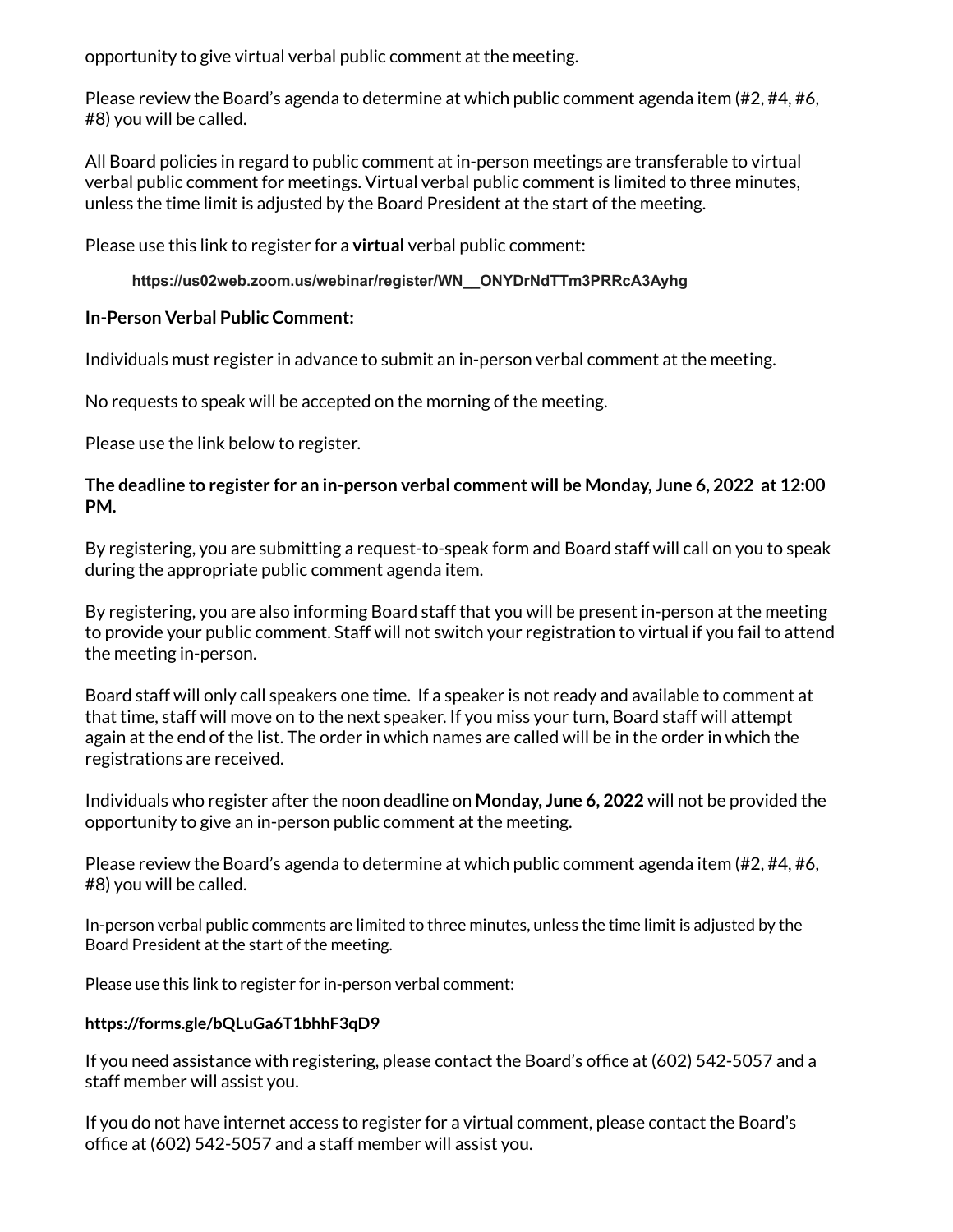DATED AND POSTED this 27th day of May, 2022.

Arizona State Board of Education

By:

Alicia Williams Executive Director (602) 542-5057

10:00 a.m. CALL TO ORDER AND ROLL CALL

#### 1. BUSINESS REPORTS

- A. President's Report
- B. Superintendent's Report
	- 1. Department of Education Updates
	- 2. Recognition of US Presidential Scholars
	- 3. Student Report
		- a. Blaine Martinez
		- b. Amalia Nevarez
		- c. Dayhenoa Yazzie
- C. Executive Director's Report
	- 1. Update on the State Board of Education's August Retreat

## 2. CALL TO THE PUBLIC

## 3. CONSENT AGENDA

A. Approval of the Move on When Reading (MOWR) local education agency (LEA) and charter school literacy plans for release of K-3 Reading Base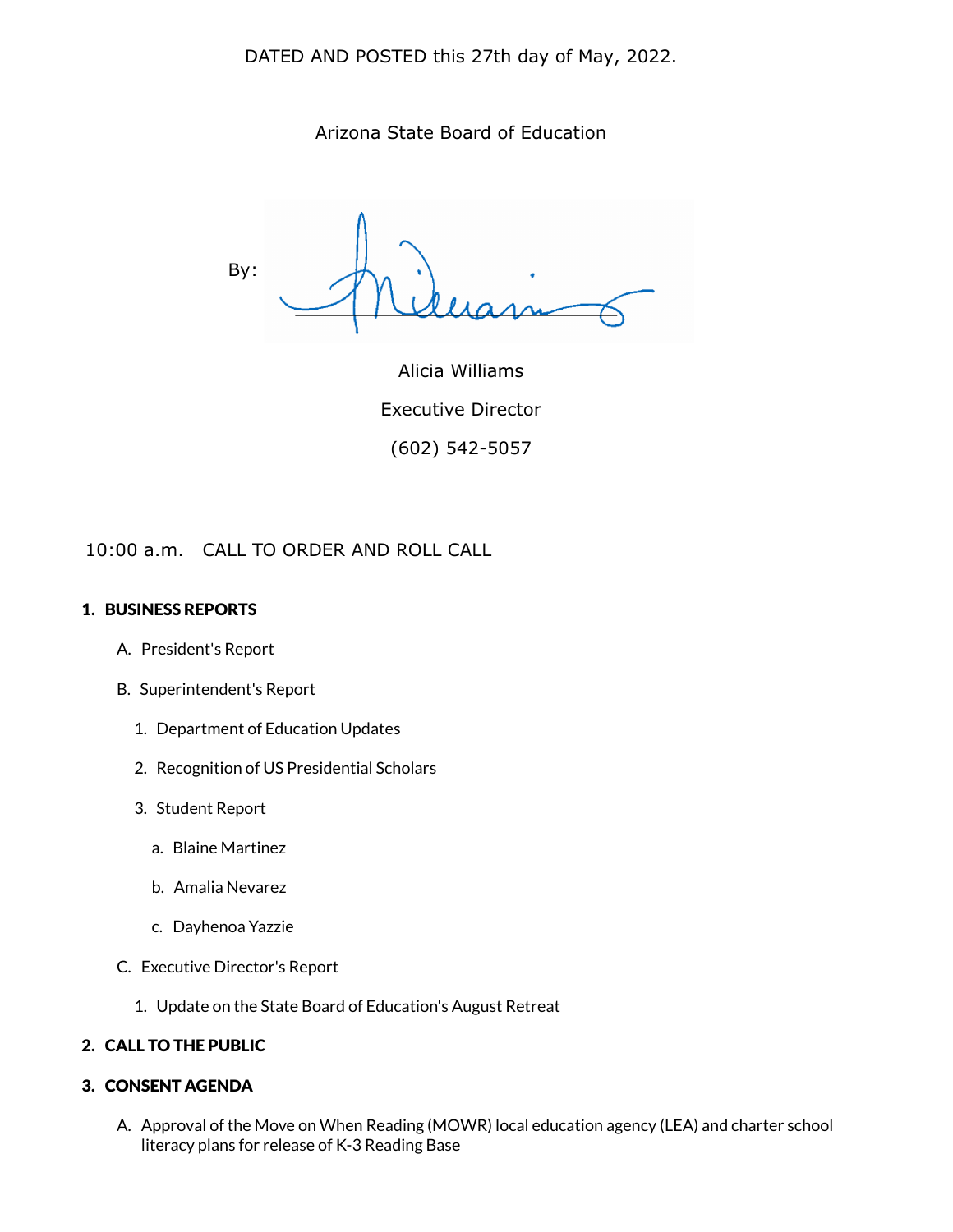- B. Approval of the addition of the European Consortium for the Certificate of Attainment in Modern Languages- Hungarian Language to the Seal of Biliteracy Program
- C. Approval of the contract between the Arizona State Board of Education and awarded Local Educational Agencies for Nita M. Lowey 21st Century Community Learning Center (CCLC) Title IV-B funds
- D. Approval of Additional Monies for Teacher Compensation for the Fiscal Year 2022-2023 Relating to A.R.S. §15-952 and §15-537
- E. Approval of the addition of degrees to the degree matrix to meet the Subject Matter Expert certificate degree requirement and subject knowledge exam waiver
- F. Approval of the following Arizona State University Educator Preparation Programs:
	- 1. Approval of the Arizona State University, Mary Lou Fulton Teachers College (MLFTC) Undergraduate Credential, PreK-12 Physical Education Educator Preparation Program leading to Arizona educator certification
	- 2. Approval of the Arizona State University, Mary Lou Fulton Teachers College (MLFTC) Master of Education Moderate to Severe Disabilities Special Education, Grades K-12 Educator Preparation Program leading to Arizona educator certification
- G. Approval of the Central Arizona College Post-Baccalaureate Elementary Education Educator Preparation Program leading to Arizona educator certification
- H. Approval of Mohave Community College Alternative Pathway Post-Baccalaureate Elementary Education Educator Preparation Program leading to educator certification
- I. Approval of Klassroom Teacher Certification Program (TCP) Arizona Alternative Pathway Mild to Moderate Disabilities Special Education, Grades K-12 Educator Preparation Program leading to educator certification
- J. Approval of the Arizona Autism Charter Schools, Inc. Classroom-Based Mild to Moderate Disabilities Special Education, Grades K-12 Educator Preparation Program
- K. Approval of the following Gilbert Unified School District Classroom-Based Educator Preparation Programs:
	- 1. Approval of the Gilbert Unified School District's Classroom-Based Mild to Moderate Disabilities Special Education, Grades K-12 Educator Preparation Program
	- 2. Approval of the Gilbert Unified School District's Classroom-Based Elementary Education Educator Preparation Program
	- 3. Approval of the Gilbert Unified School District's Classroom-Based Early Childhood Special Education, Birth through Grade 3 Educator Preparation Program
- L. Approval of the draft Social Media and Cell Phone Use Best Practices for Educators
- M. Receipt of the Empowerment Scholarship Account (ESA) 2022 Quarter 3 Report
- N. Approval of appointments to the Certification Advisory Committee (CAC)
- O. Approval of appointments to the Professional Practices Advisory Committee (PPAC)
- P. Approval of appointments to the Department of Education's Accountability Technical Advisory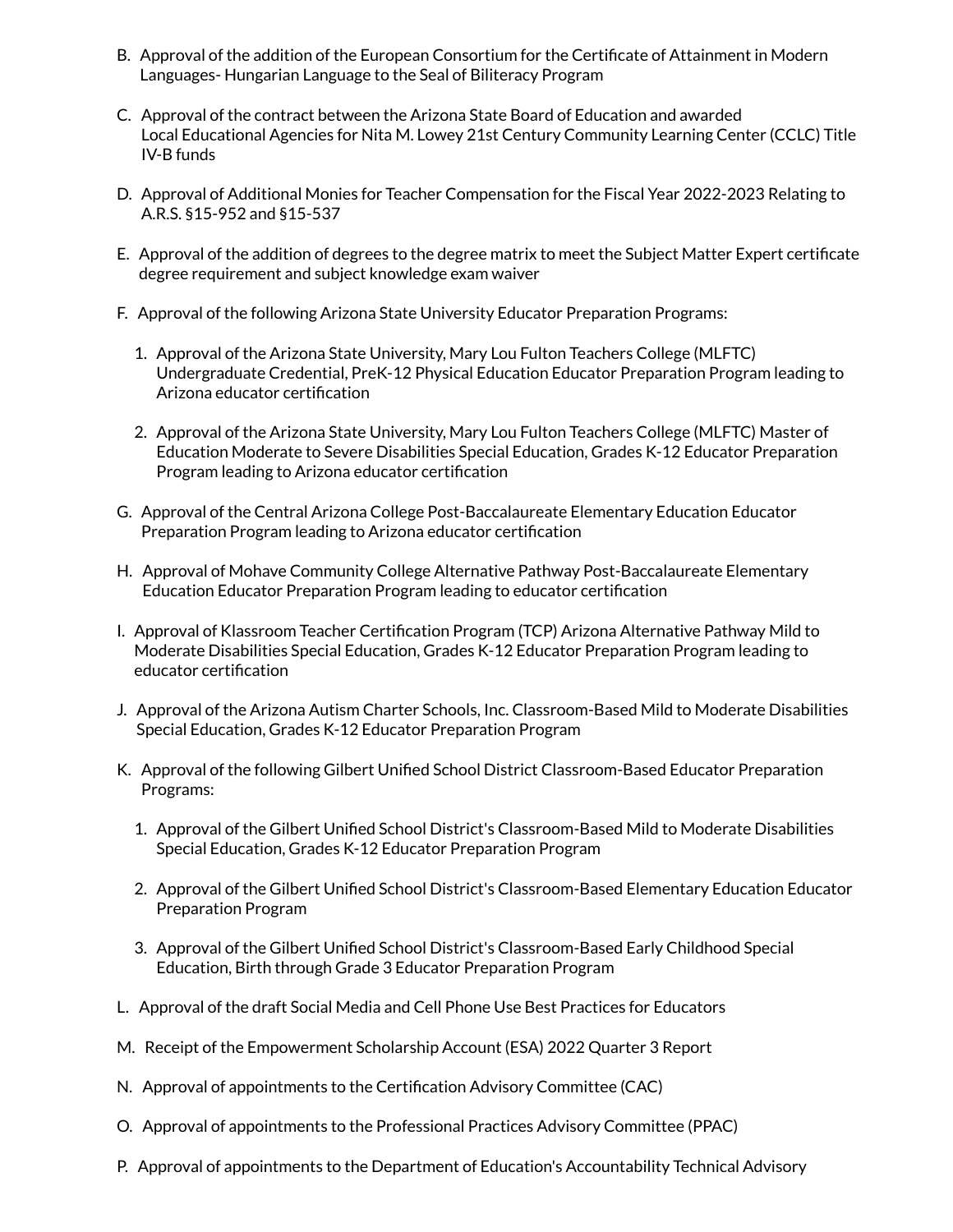Committee and the Alternative Accountability Technical Advisory Committee (ATAC and AATAC)

## 4. CALL TO THE PUBLIC

#### 5. GENERAL SESSION

- A. Presentation and discussion regarding the standard setting process used to determine performance levels for the ACT and AzSCI statewide assessments
- B. Presentation and discussion regarding implementation of recommendations from the Board's Move on When Reading Review and Recommendation report issued in December 2021
- C. Presentation, discussion and possible action regarding the review of Arizona Administrative Code R7- 2-617 (B), regarding the Standard School Counselor Certificate
- D. Presentation and discussion regarding legislative affairs. The Board may take action to support, oppose or remain neutral on specific legislative proposals

## 6. CALL TO THE PUBLIC

#### 7. CONSENT AGENDA - CERTIFICATION ENFORCEMENT ACTIONS

- A. Approval of the voluntary surrender of the educator certificates held by:
	- 1. Liliana Alulema, Case no. C-2021-012836
		- a. Liliana Alulema, Case no. C-2021-012836 Supporting Documents
	- 2. Caren Bevan, Case no. C-2022-00443
		- a. Caren Bevan, Case no. C-2022-00443 Supporting Documents
	- 3. Alheli Montano Brizuela, Case no. C-202021-011948
		- a. Alheli Montano Brizuela, Case no. C-202021-011948 Supporting Documents
	- 4. Jon Eder, Case no. C-2021-012327
		- a. Jon Eder, Case no. C-2021-012327 Supporting Documents
	- 5. Joseph Ellison, Case no. C-2021-011507
		- a. Joseph Ellison, Case no. C-2021-011507 Supporting Documents
	- 6. Heather George, Case no. C-2022-000651
		- a. Heather George, Case no. C-2022-000651 Supporting Documents
	- 7. Tammy Gilliam, Case no. C-2021-013259
		- a. Tammy Gilliam, Case no. C-2021-013259 Supporting Documents
	- 8. Casey Jeanne Goulette, Case no. C-2021-013133
		- a. Casey Jeanne Goulette, Case no. C-2021-013133 Supporting Documents
	- 9. Zarinah Hendrix, Case no. C-2021-011843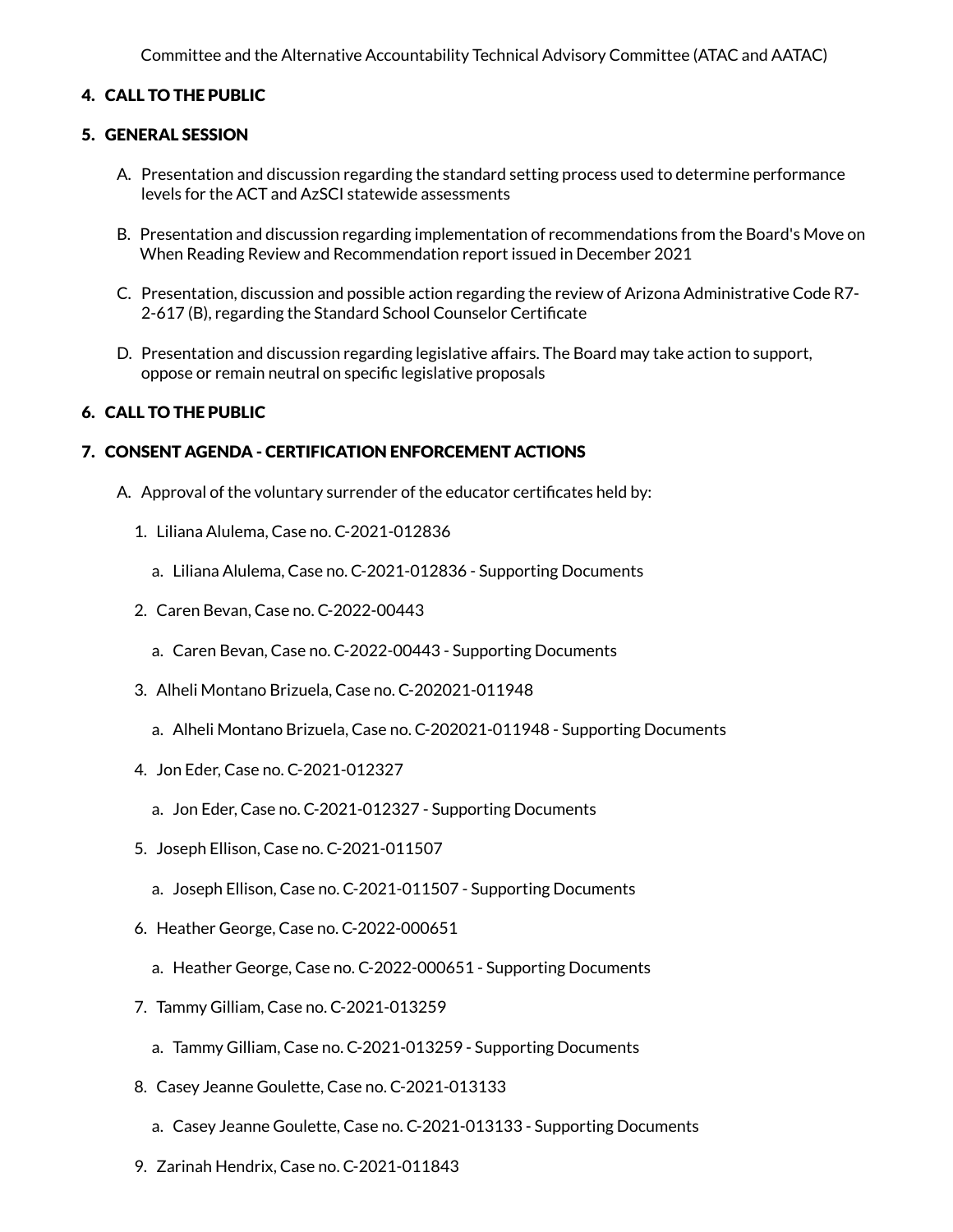- a. Zarinah Hendrix, Case no. C-2021-011843 Supporting Documents
- 10. Daniel Howe, Case no. C-2022-000608
	- a. Daniel Howe, Case no. C-2022-000608 Supporting Documents
- 11. Sridhar Kethireddy, Case no. C-2021-012268
	- a. Sridhar Kethireddy, Case no. C-2021-012268 Supporting Documents
- 12. Gabija Majute, Case no. C-2022-000124
	- a. Gabija Majute, Case no. C-2022-00124 Supporting Documents
- 13. Zachary Parker, Case no. C-2022-000715
	- a. Zachary Parker, Case no. C-2022-000715 Supporting Documents
- 14. Justin Sjaaheim, Case no. C-2022-000648
	- a. Justin Sjaaheim, Case no. C-2022-000648 Supporting Documents
- 15. Eugene Klein, Case no. C-2022-000330
	- a. Eugene Klein, Case no. C-2022-000330 Supporting Documents
- 16. Kyle Phelps, Case no. C-2022-000376
	- a. Kyle Phelps, Case no. C-2022-000376 Supporting Documents
- B. Approval of the revocation of any and all educator certificates, pursuant to A.R.S. § 15-534.04(C), held by:
	- 1. Kevin Johnson, Case no. C-2021-011160
		- a. Kevin Johnson, Case no. C-2021-011160 Supporting Documents

## 8. CALL TO THE PUBLIC

## 9. GENERAL SESSION - CERTIFICATION ENFORCEMENT ACTIONS

- A. Presentation, discussion and possible action to approve the Negotiated Settlement Agreements for:
	- 1. Mary Hohl, Case no. C-2021-012826
		- a. Mary Hohl, Case no. C-2021-012826 Supporting Documents
	- 2. Russell Kilpatrick, Case no. C-2021-012322
		- a. Russell Kilpatrick, Case no. C-2021-012322- Supporting Documents
	- 3. Kelly Kohler, Case no. C-2021-01148
		- a. Kelly Kohler, Case no. C-2021-01148- Supporting Documents
	- 4. Brian Quinn, Case no. C-2021-008522